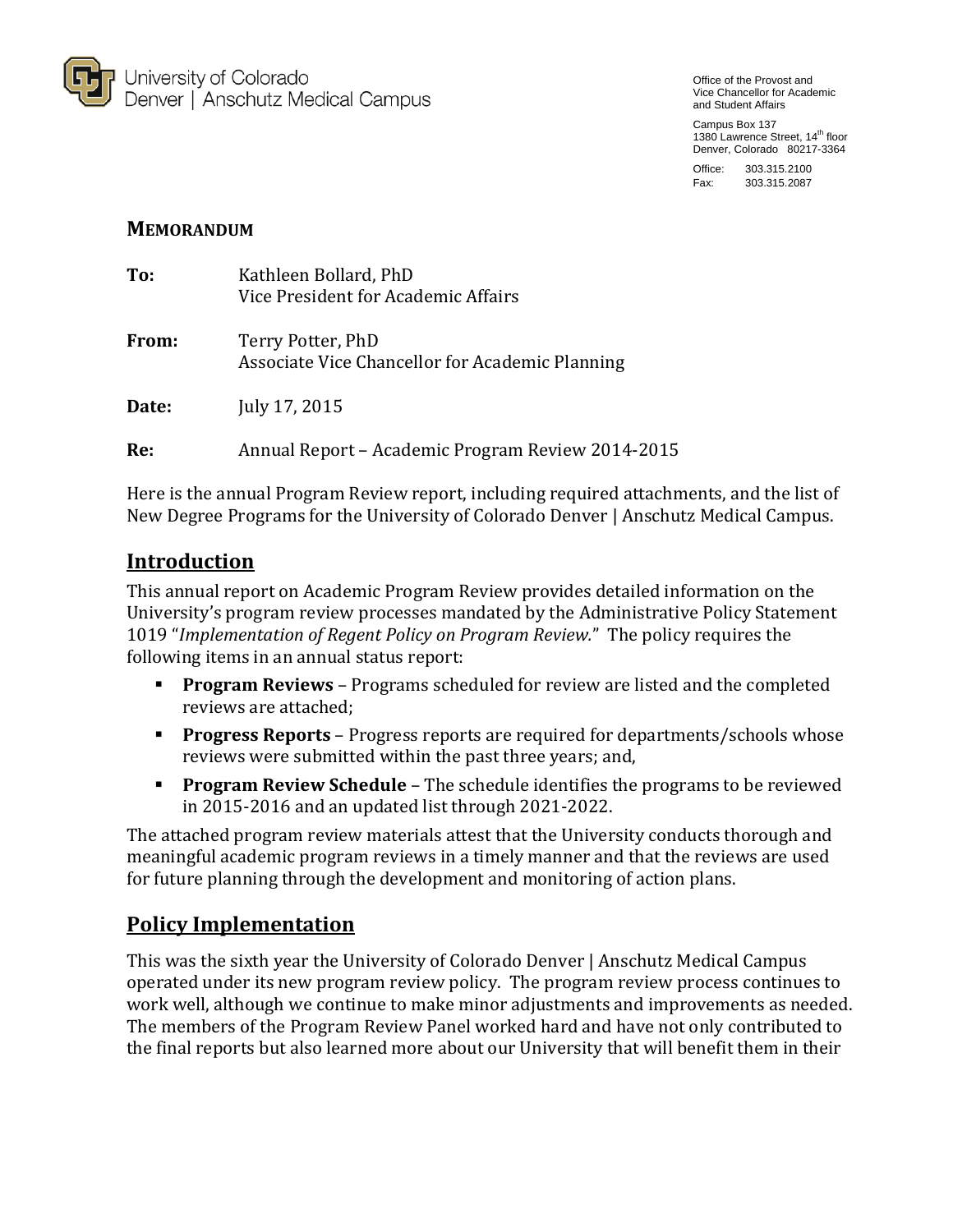home departments, as well as facilitate communication and collaboration across the University. We remain committed to the program review process which seeks to strengthen the University's educational, research, and service activities.

# **Program Review Reports 2014-2015**

College of Architecture and Planning

College of Liberal Arts and Sciences Communication English History Humanities and Social Sciences MS Modern Languages Philosophy Political Science Sociology

Colorado School of Public Health Environmental and Occupational Health Health Systems, Management and Policy

Graduate School Molecular Biology PhD Neuroscience PhD

School of Medicine Medicine Neurosurgery Physiology and Biophysics Surgery

Center for Bioethics and Humanities

Gates Center for Regenerative Medicine and Stem Cell Biology

# **Progress Reports 2015**

Departments and units that are reviewed formulate action plans and are required to submit progress reports for the next three years following the review. Copies of the progress reports for the following are attached, unless noted otherwise.

College of Arts and Media College of Engineering and Applied Science College of Liberal Arts and Sciences Anthropology Economics Ethnic Studies Health and Behavioral Sciences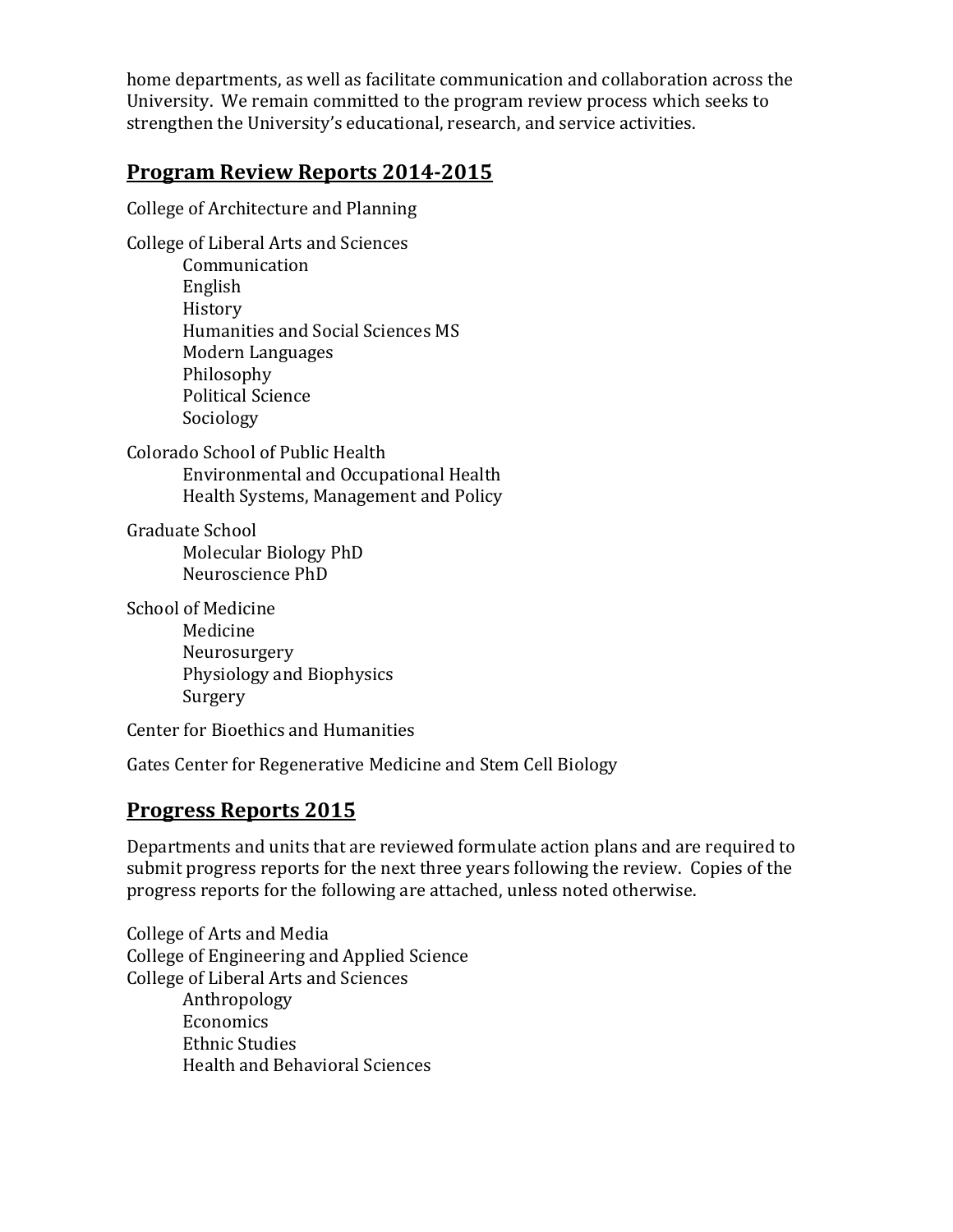Colorado School of Public Health Biostatistics and Informatics Community and Behavioral Health Epidemiology Graduate School Cell Biology, Stem Cells, and Development PhD Clinical Science PhD and MSCS Computational Bioscience PhD Human Medical Genetics and Genomics PhD School of Dental Medicine School of Education and Human Development School of Medicine Biochemistry and Molecular Genetics Cell and Developmental Biology Family Medicine Neurology Obstetrics and Gynecology **Orthopedics** Otolaryngology Pediatrics Pharmacology Health Sciences Library Centers and Institutes Center for Global Health Center for Public Health Practice Centers for American Indian and Alaska Native Health CU Cardiovascular Institute

# **Program Review Schedule for 2015-2016**

The Schedule of Program Reviews includes a complete listing of upcoming reviews for all programs, including those being reviewed in 2015-2016. Most of the University's centers, institutes, and graduate programs are reviewed as part of the review of their "home" unit or as a formal grant renewal review, however some of these programs undergo independent review. In 2009 we added interdisciplinary graduate programs and a number of centers that span traditional departmental or organizational lines to the program review schedule. By adding independent reviews for those programs that span across organizations, we have a more thorough assessment of all of the University's academic endeavors.

Programs scheduled for review in 2015-2016 are as follows:

- o Business School
- o Chemistry (College of Liberal Arts and Sciences)
- o Geography and Environmental Science (College of Liberal Arts and Sciences)
- o Integrated Sciences (College of Liberal Arts and Sciences)
- o Integrative Biology (College of Liberal Arts and Sciences)
- o Mathematical and Statistical Sciences (College of Liberal Arts and Sciences)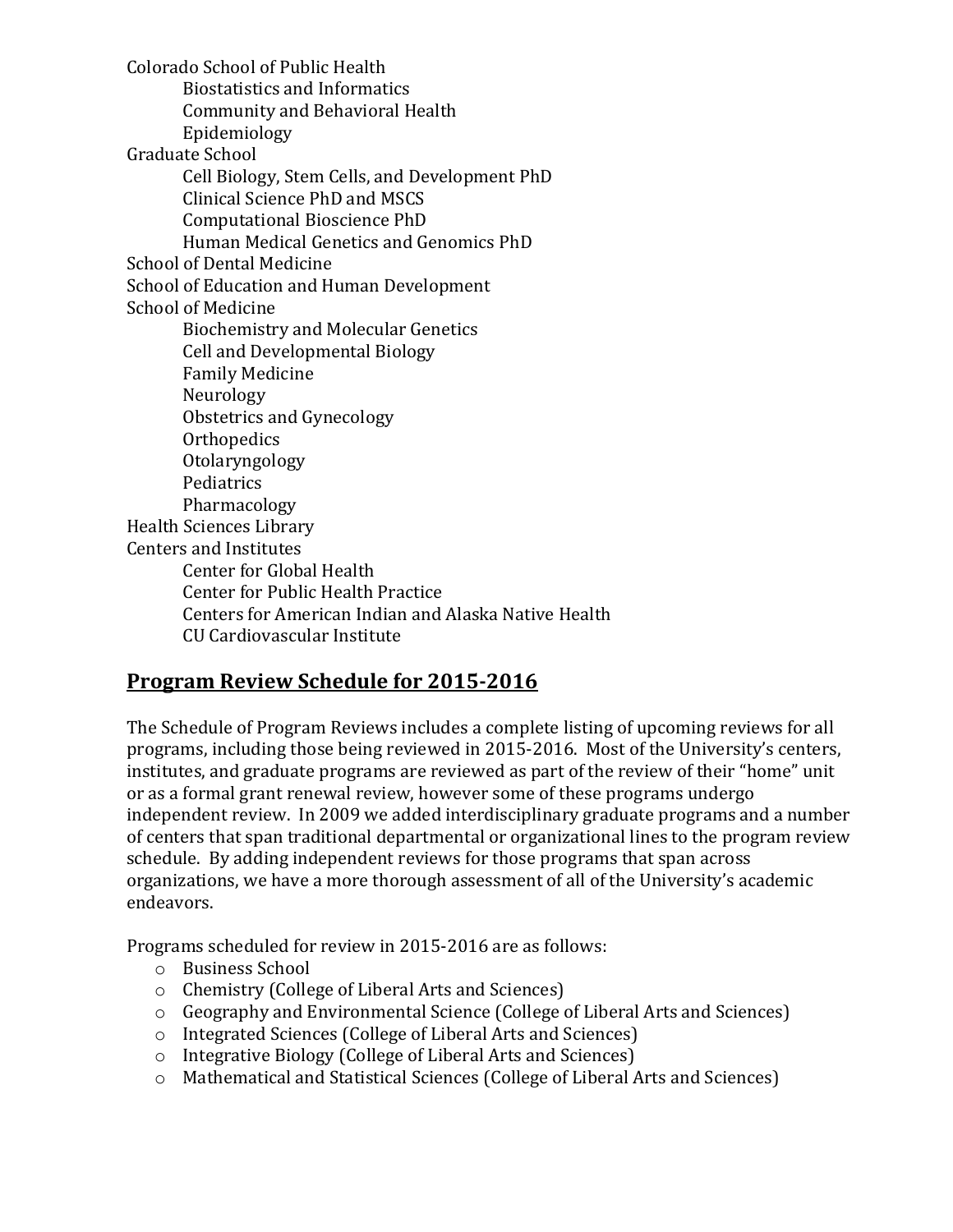- o Psychology (College of Liberal Arts and Sciences)
- o Skaggs School of Pharmacy and Pharmaceutical Sciences
- o Center for Computational Biology
- o Center for Computational Math

#### Attachments:

- 1. List of New Programs or Discontinuances
- 2. Schedule of Upcoming Academic Program Reviews
- 3. Academic Program Review Reports Completed in 2014-2015
	- a. College of Architecture and Planning
		- b. College of Liberal Arts and Sciences Communication
			- English
			- History
			- Humanities and Social Sciences MS
			- Modern Languages
			- Philosophy
			- Political Science
			- Sociology
		- c. Colorado School of Public Health Environmental and Occupational Health Health Systems, Management and Policy
		- d. Graduate School Molecular Biology PhD
		- Neuroscience PhD e. School of Medicine Medicine Neurosurgery Physiology and Biophysics
			- Surgery
		- f. Center for Bioethics and Humanities
		- g. Gates Center for Regenerative Medicine and Stem Cell Biology
- 4. Academic Program Review Progress Reports
	- a. College of Arts and Media
		- b. College of Engineering and Applied Science
		- c. College of Liberal Arts and Sciences
			- Anthropology **Economics** Ethnic Studies
				- Health and Behavioral Sciences
		- d. Colorado School of Public Health Biostatistics and Informatics Community and Behavioral Health Epidemiology
		- e. Graduate School Cell Biology, Stem Cells, and Development PhD Clinical Science PhD and MSCS Computational Bioscience PhD Human Medical Genetics and Genomics PhD
		- f. School of Dental Medicine
		- g. School of Education and Human Development
		- h. School of Medicine
			- Biochemistry and Molecular Genetics
			- Cell and Developmental Biology
			- Family Medicine
			- Neurology
			- Obstetrics and Gynecology
			- **Orthopedics**
			- Otolaryngology
			- Pediatrics
			- Pharmacology
		- i. Health Sciences Library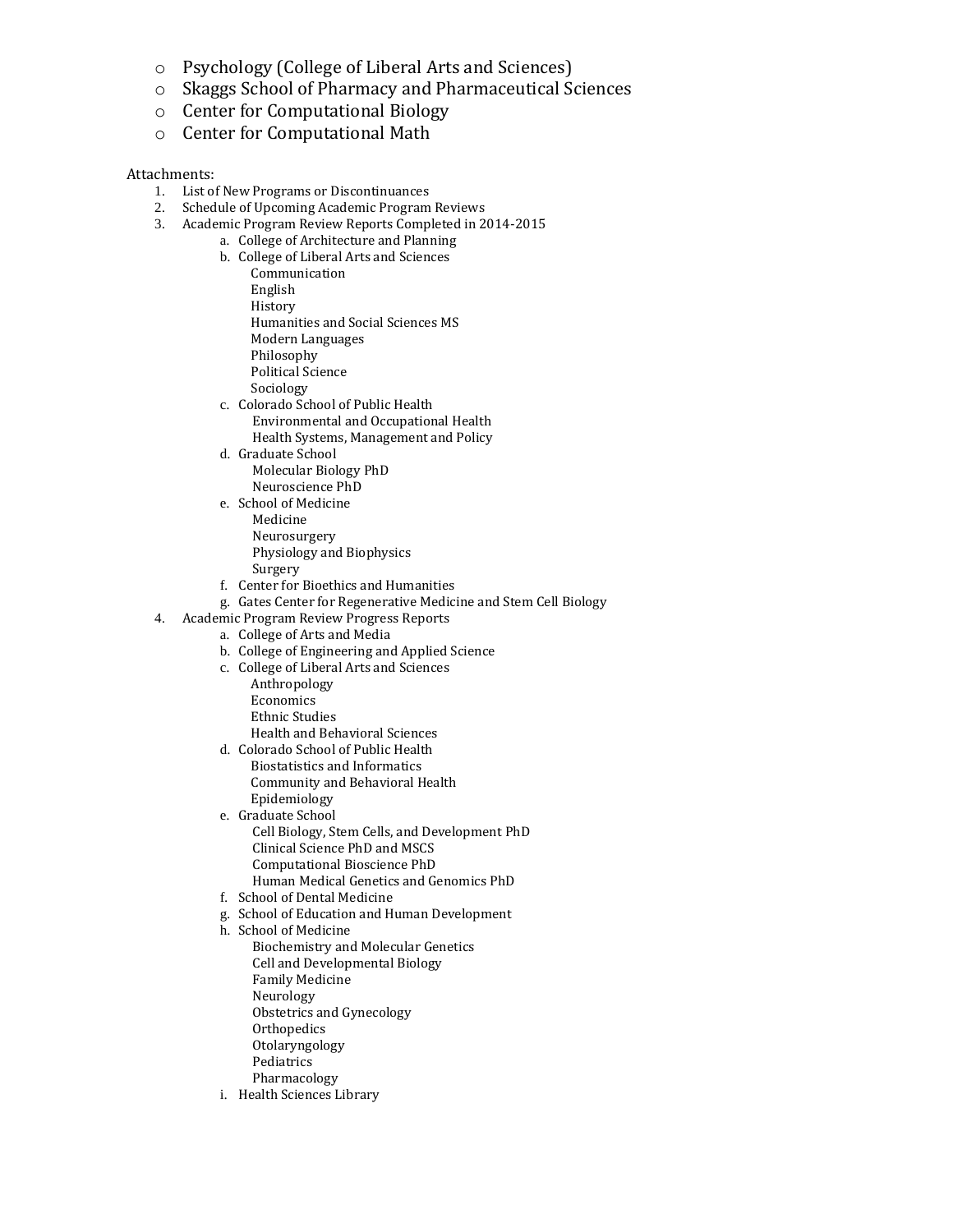j. Centers and Institutes Center for Global Health Center for Public Health Practice Centers for American Indian and Alaska Native Health CU Cardiovascular Institute

#### CC with all Attachments:

Chancellor Donald M. Elliman, Jr. Interim Chancellor Jerry Wartgow Provost and Executive Vice Chancellor for Academic and Student Affairs Roderick Nairn

### CC with Attachments 1 and 2:

Dean Ralph Altiere Dean Mark Gelernter Dean David Goff, Jr. Dean Marc Ingber Dean Pamela Jansma Dean Rebecca Kantor Dean Laurence Kaptain Dean Denise Kassebaum Interim Dean Gary Kochenberger Acting Dean Terry Potter Dean John J. Reilly, Jr. Assistant Vice Chancellor Christine Stroup-Benham Dean Paul Teske Dean Sarah Thompson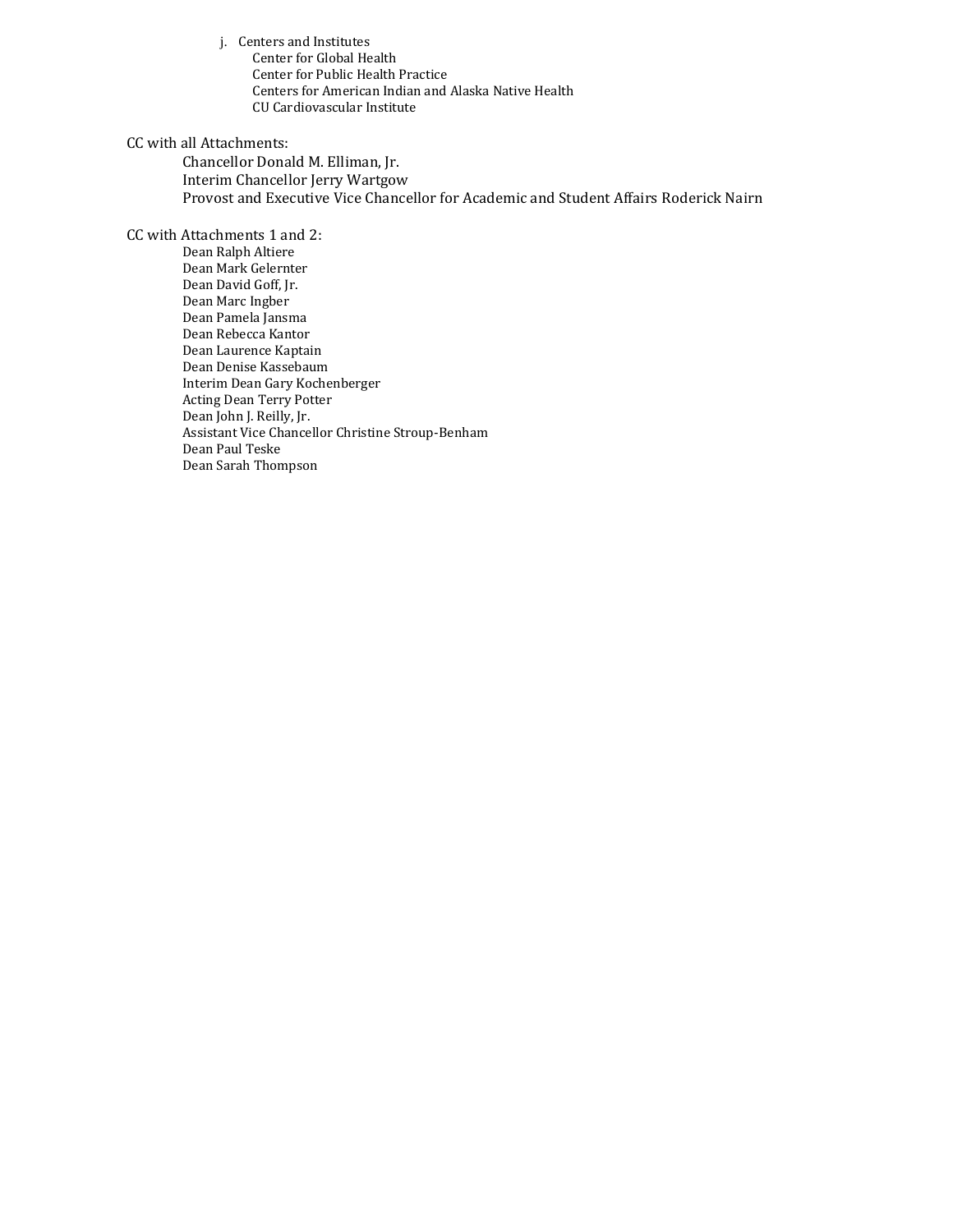

# **NEW DEGREE PROGRAMS, RESTRUCTURING, DEVELOPING OR PROGRAM ELIMINATIONS FOR AY 2015-16 AND BEYOND**

## **New Program Proposals Planned for Approval in 2015-16**

Palliative Care MS Public Service BA

#### **New Program Proposals 2016-17 and Beyond**

Communication PhD Health Economics PhD Media Composition MA Media Forensics MS Visualization MA

## **Degree Program Transfers**

None at this time

## **Degree Program Eliminations**

None at this time